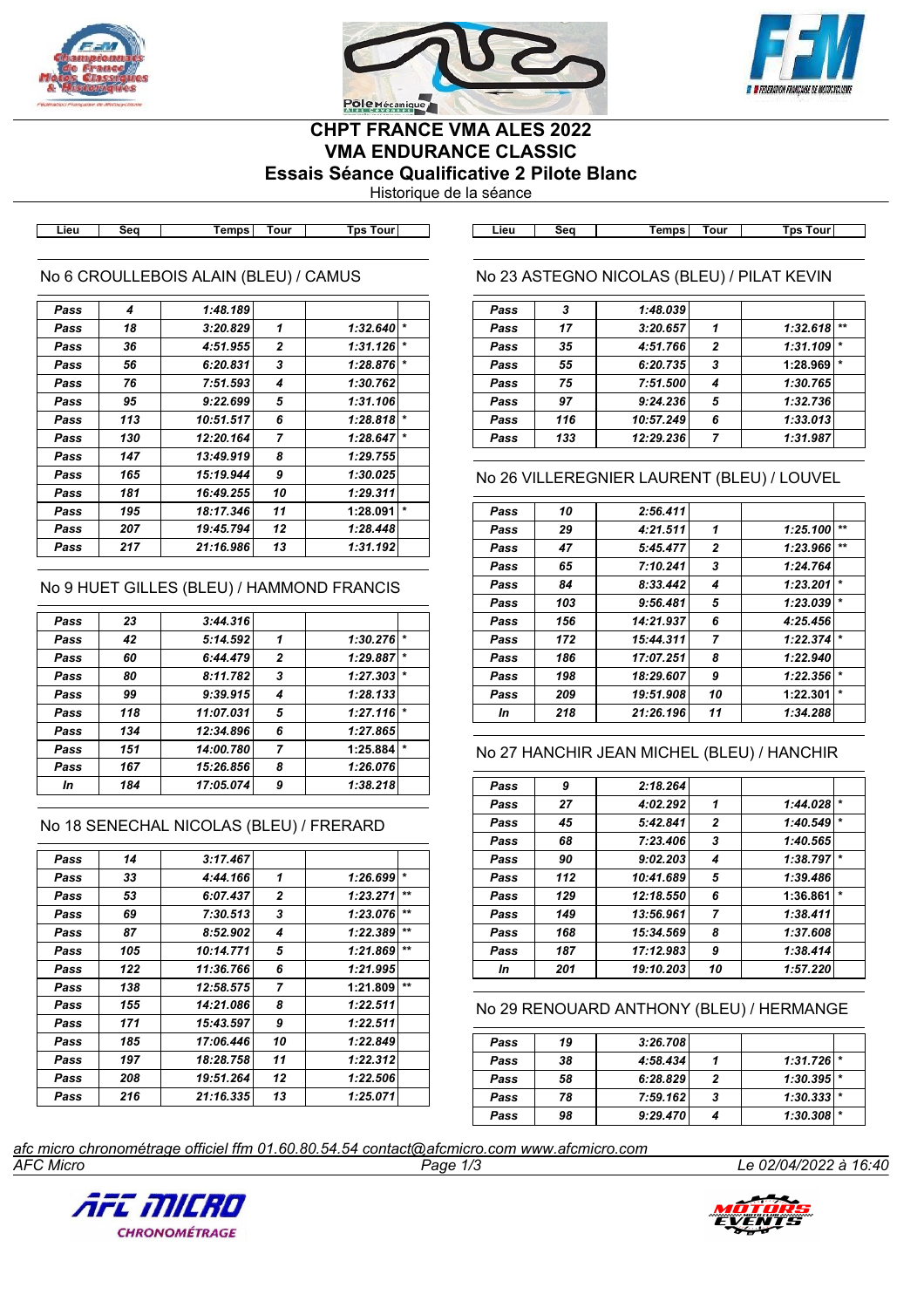





VMA ENDURANCE CLASSIC Essais Séance Qualificative 2 Pilote Blanc Historique de la séance

| Tour<br>ſour<br>l ps<br>_ieu.<br><b>Temps</b><br>Sec | Lieu | ີ້<br>uu | <b>Temps</b> | Tour | ⊺ps<br><b>rour</b> |
|------------------------------------------------------|------|----------|--------------|------|--------------------|

No 29 RENOUARD ANTHONY (BLEU) / HERMANGE

| Pass | 117 | 10:59.278 | 5  | $1:29.808$ * |         |
|------|-----|-----------|----|--------------|---------|
| Pass | 132 | 12:28.113 | 6  | $1:28.835$ * |         |
| Pass | 150 | 13:57.065 | 7  | 1:28.952     |         |
| Pass | 166 | 15:25.408 | 8  | 1:28.343     | $\star$ |
| Pass | 183 | 16:53.886 | 9  | 1:28.478     |         |
| Pass | 199 | 18:34.919 | 10 | 1:41.033     |         |
| In   | 211 | 20:21.553 | 11 | 1:46.634     |         |
|      |     |           |    |              |         |

No 45 CESAREO BRUNO (BLEU) / HERRY NICOLAS

| Pass | 28  | 4:02.628  |                |          |         |
|------|-----|-----------|----------------|----------|---------|
| Pass | 46  | 5:43.077  | 1              | 1:40.449 | $\star$ |
| Pass | 66  | 7:21.752  | $\overline{2}$ | 1:38.675 | $\star$ |
| Pass | 88  | 8:56.398  | 3              | 1:34.646 | $\star$ |
| Pass | 108 | 10:32.491 | 4              | 1:36.093 |         |
| Pass | 126 | 12:06.648 | 5              | 1:34.157 |         |
| Pass | 146 | 13:41.375 | 6              | 1:34.727 |         |
| Pass | 163 | 15:16.416 | $\overline{7}$ | 1:35.041 |         |
| Pass | 182 | 16:50.077 | 8              | 1:33.661 | $\star$ |
| Pass | 196 | 18:22.063 | 9              | 1:31.986 | $\star$ |
| Pass | 210 | 19:55.435 | 10             | 1:33.372 |         |
| Pass | 220 | 21:29.606 | 11             | 1:34.171 |         |

#### No 67 KRAUSZ OLIVIER (BLEU) / BASSINOT JEAN

| Pass | 11  | 2:59.549  |                |          |         |
|------|-----|-----------|----------------|----------|---------|
| Pass | 30  | 4:27.518  | 1              | 1:27.969 | $\star$ |
| Pass | 49  | 5:54.239  | $\overline{2}$ | 1:26.721 | $\star$ |
| Pass | 67  | 7:22.056  | 3              | 1:27.817 |         |
| Pass | 86  | 8:50.069  | 4              | 1:28.013 |         |
| In   | 107 | 10:27.933 | 5              | 1:37.864 |         |
| Pass | 140 | 13:21.798 | 6              | 2:53.865 |         |
| Pass | 158 | 14:48.516 | 7              | 1:26.718 | $\star$ |
| Pass | 175 | 16:15.620 | 8              | 1:27.104 |         |
|      |     |           |                |          |         |

### No 73 TIOLLIER PIERRE (BLEU) / DAVID CHRISTIAN

| Pass | 8   | 2:13.787  |                |          |  |
|------|-----|-----------|----------------|----------|--|
| Pass | 24  | 3:50.111  | 1              | 1:36.324 |  |
| Pass | 44  | 5:23.166  | $\overline{2}$ | 1:33.055 |  |
| Pass | 64  | 6:56.712  | 3              | 1:33.546 |  |
| Pass | 83  | 8:30.948  | 4              | 1:34.236 |  |
| Pass | 104 | 10:05.236 | 5              | 1:34.288 |  |
| Pass | 123 | 11:40.815 | 6              | 1:35.579 |  |
| Pass | 141 | 13:21.853 | 7              | 1:41.038 |  |
| Pass | 159 | 14:56.005 | 8              | 1:34.152 |  |

| Lieu | Sea | Temps∣    | Tour | <b>Tps Tour</b> |  |
|------|-----|-----------|------|-----------------|--|
| Pass | 176 | 16:29.161 | 9    | 1:33.156        |  |
| Pass | 191 | 18:00.917 | 10   | 1:31.756<br>÷   |  |
| Pass | 203 | 19:34.373 | 11   | 1:33.456        |  |
| Pass | 215 | 21:08.275 | 12   | 1:33.902        |  |

### No 74 LAMINIER SEBASTIEN (BLEU) / MONTES

| Pass | 12  | 3:07.113  |                |          |        |
|------|-----|-----------|----------------|----------|--------|
| Pass | 32  | 4:37.507  | 1              | 1:30.394 |        |
| Pass | 52  | 6:05.763  | $\overline{2}$ | 1:28.256 |        |
| Pass | 73  | 7:34.229  | 3              | 1:28.466 |        |
| Pass | 91  | 9:02.867  | 4              | 1:28.638 |        |
| Pass | 109 | 10:32.929 | 5              | 1:30.062 |        |
| Pass | 125 | 12:01.901 | 6              | 1:28.972 |        |
| Pass | 143 | 13:30.404 | 7              | 1:28.503 |        |
| Pass | 160 | 14:57.929 | 8              | 1:27.525 | $\ast$ |
| In   | 179 | 16:39.466 | 9              | 1:41.537 |        |

### No 77 GUILLARD FRANCK (BLEU) / CHEVRIER

| 6   | 1:58.071  |                |          |         |
|-----|-----------|----------------|----------|---------|
| 22  | 3:33.696  | 1              | 1:35.625 | $\star$ |
| 39  | 5:07.134  | 2              | 1:33.438 | $\star$ |
| 59  | 6:40.630  | 3              | 1:33.496 |         |
| 79  | 8:11.035  | 4              | 1:30.405 |         |
| 100 | 9:40.823  | 5              | 1:29.788 | $\star$ |
| 119 | 11:13.095 | 6              | 1:32.272 |         |
| 136 | 12:42.386 | $\overline{7}$ | 1:29.291 | $\ast$  |
| 153 | 14:13.495 | 8              | 1:31.109 |         |
| 170 | 15:40.946 | 9              | 1:27.451 | $\star$ |
| 189 | 17:38.098 | 10             | 1:57.152 |         |
|     |           |                |          |         |

### No 80 HUTTEAU STEVEN (BLEU) / METZ ANTOINE

| Pass | 25  | 3:51.973  |                |          |         |
|------|-----|-----------|----------------|----------|---------|
|      |     |           |                |          | $\star$ |
| Pass | 43  | 5:20.736  | 1              | 1:28.763 |         |
| Pass | 62  | 6:49.018  | $\overline{2}$ | 1:28.282 | $\star$ |
| Pass | 81  | 8:17.545  | 3              | 1:28.527 |         |
| Pass | 101 | 9:46.433  | 4              | 1:28.888 |         |
| Pass | 120 | 11:14.486 | 5              | 1:28.053 | $\star$ |
| Pass | 137 | 12:42.475 | 6              | 1:27.989 | $\ast$  |
| Pass | 152 | 14:12.882 | 7              | 1:30.407 |         |
| Pass | 169 | 15:39.727 | 8              | 1:26.845 | $\ast$  |

No 102 HUET CHRISTOPHE (BLEU) / RONNE

| Pass | 15 | 3:17.965 |              |  |
|------|----|----------|--------------|--|
| Pass | 37 | 4:53.237 | $1:35.272$ * |  |
| Pass | 57 | 6:25.370 | $1:32.133$ * |  |

*AFC Micro Page 2/3 Le 02/04/2022 à 16:40 afc micro chronométrage officiel ffm 01.60.80.54.54 contact@afcmicro.com www.afcmicro.com*